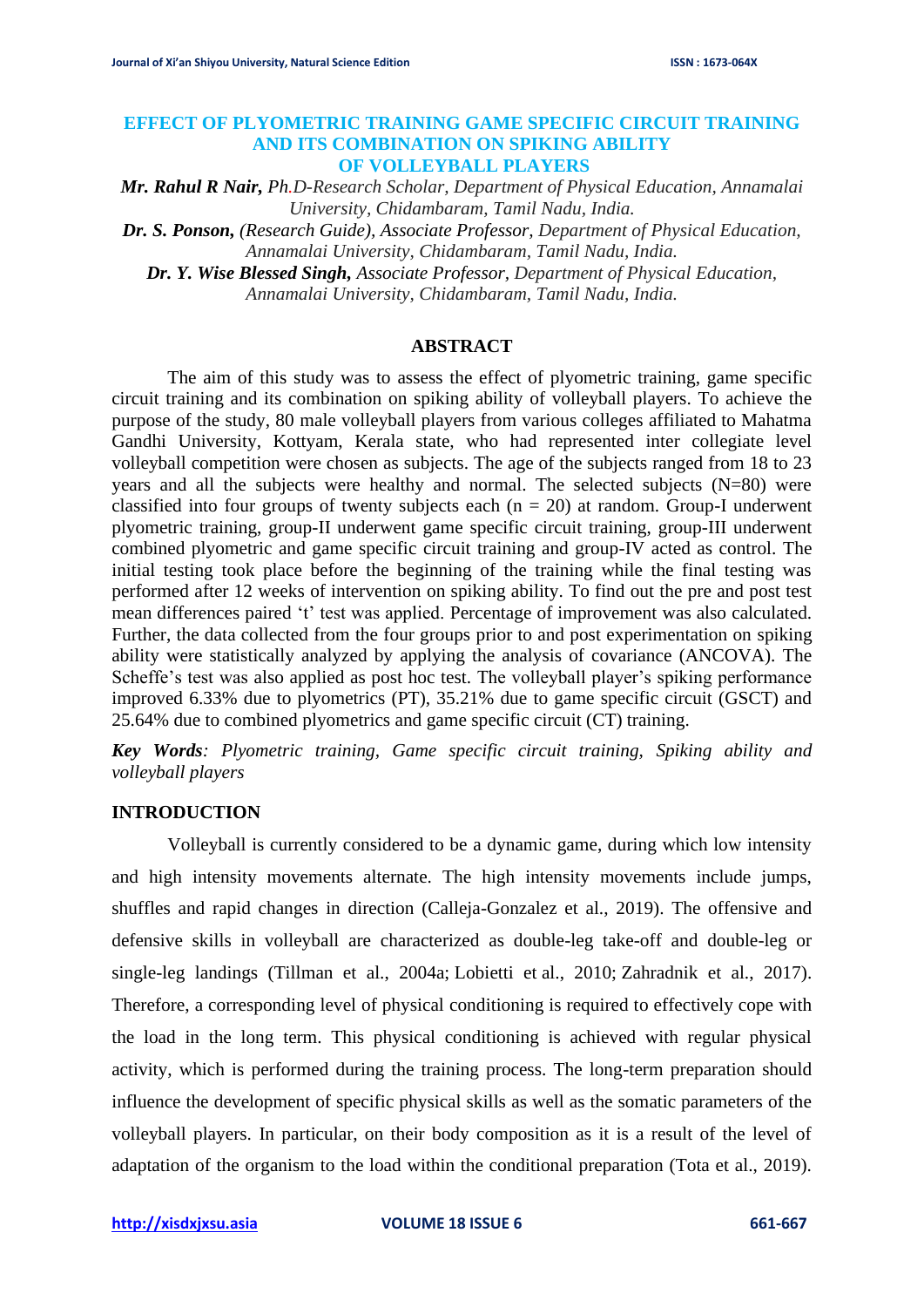This adaptation is manifested not only in the motor performance of the athlete, but also on their physical fitness and health (Malá et al., 2015).

Fitness and conditioning are important elements to success in the game of volleyball. The player's energy will be drained toward the end of a volleyball match if the fitness level is lacking. In games where two teams are evenly matched, the one with the best overall conditioning often prevails. Fatigue in a volleyball match can lead to mistakes, and mistakes can lead to a loss. There are different types of training methods for the development of performance abilities of volleyball players. Understanding these training methods and the effectiveness of the training methods to suit a particular game and game situations is a challenging task for any coach or player. This helps coaches and athletes prevent injury and overtraining while trying to maximize their performance variables, and analyze the strengths and weaknesses related to their specific training programs.

Volleyball games typically have short bursts of play that require start and stop action. Cardio exercises to improve endurance should include volleyball drills that mimic the bursts of stamina needed in a volleyball game. The circuit training helps to condition a volleyball player's technique to improve spiking, blocking and serving. Starting a workout routine that includes high intensity integral training with a variety of cardio equipment and strength training will also help to improve endurance and fitness. Volleyball players can use integral training to condition them for quick volleyball maneuvers through bursts of intense exercises and drills (Balakrishnan, 2007). Hence, the purpose of the present study was to assess the effect of plyometric training, game specific circuit training and its combination on spiking ability of volleyball players.

### **METHODOLOGY**

#### **Subject and Variable**

To achieve the purpose of the study, 80 male volleyball players from various colleges affiliated to Mahatma Gandhi University, Kottyam, Kerala state, who had represented inter collegiate level volleyball competition were chosen as subjects. The age of the subjects ranged from 18 to 23 years and all the subjects were healthy and normal. The selected subjects (N=80) were classified into four groups of twenty subjects each ( $n = 20$ ) at random. Group-I underwent plyometric training, group-II underwent game specific circuit training, group-III underwent combined plyometric and game specific circuit training and group-IV acted as control. The chosen dependent variable spiking ability was assessed by conducting AAHPERD wall spiking test.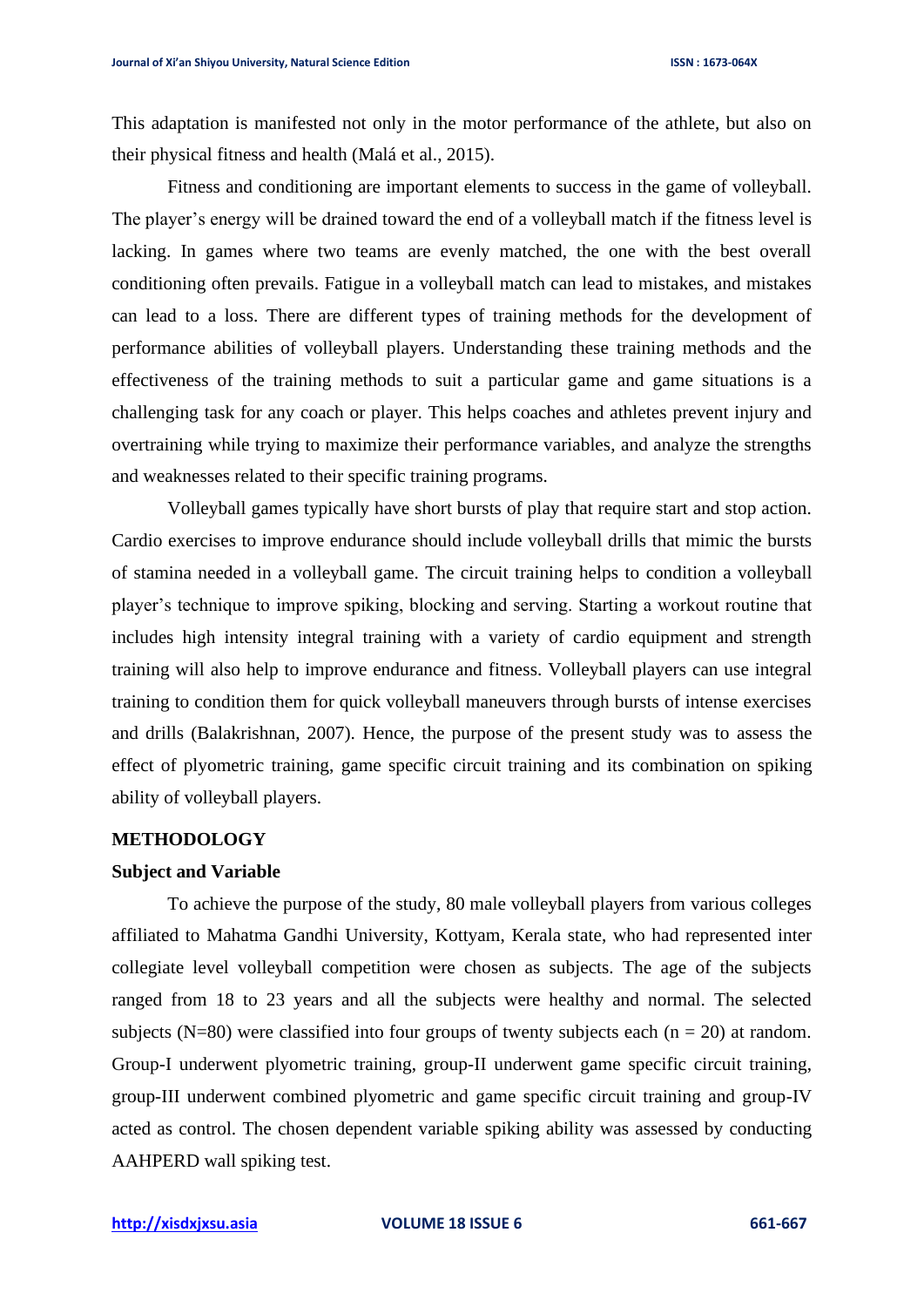### **Training Programme**

The experimental group-I performed plyometric training and group-II performed game specific circuit training three days per week for twelve weeks. During the training period, various exercises were administered per session throughout the training duration of twelve weeks. Every day the work out lasted for about 60- 90 minutes including warming up and cool down exercises.

Twelve weeks of plyometric training program was developed using three training sessions per week. Training volume ranged from 90 foot contacts to 140 foot contacts per session. The intensity of training was tapered so that fatigue would not be a factor during post-testing. Rest interval of 1:1 between each exercise repetitions, 1:3 between sets and one day between plyometrics sessions was given in order to allow the neromuscular system to recover. Less intensive plyometric exercises was incorporated during the early stages of training to gradually condition the subjects and more demanding exercises was included when training progress.

The subjects of the experimental group-II performed game specific circuit training, three alternative days in a week for twelve weeks during the morning session. The following were the exercises performed at different stations such as Clock Drill, Cup Drill, W Drill, Sandwich Drill, Movement Patterns, Box Drill, Box Touches, Medicine Ball Wrist Sets, Depth Jump, Medicine Ball Overhead Pushes, Rolls, Velocity Builder Block Jumps, Block and Slides respectively. The duration of each exercise was thirty seconds. The training intensity was gradually increased as training progressed throughout the training period. The subject's training zone was computed using Karvonen formula and it was fixed at 80%HRmax to 95%HRmax. The rest - work ratio of 1:1 in-between repetitions and 1:3 between sets was given.

### **Statistical Technique**

To find out the pre and post test mean differences paired't' test was applied. Percentage of improvement was also calculated. Further, the data collected from the four groups prior to and post experimentation on spiking ability was statistically analyzed to find out the significant difference if any, by applying the analysis of covariance (ANCOVA). Since four groups were involved, whenever an obtained 'F' ratio value was found to be significant for adjusted post test means, the Scheffe's test was applied as post hoc test to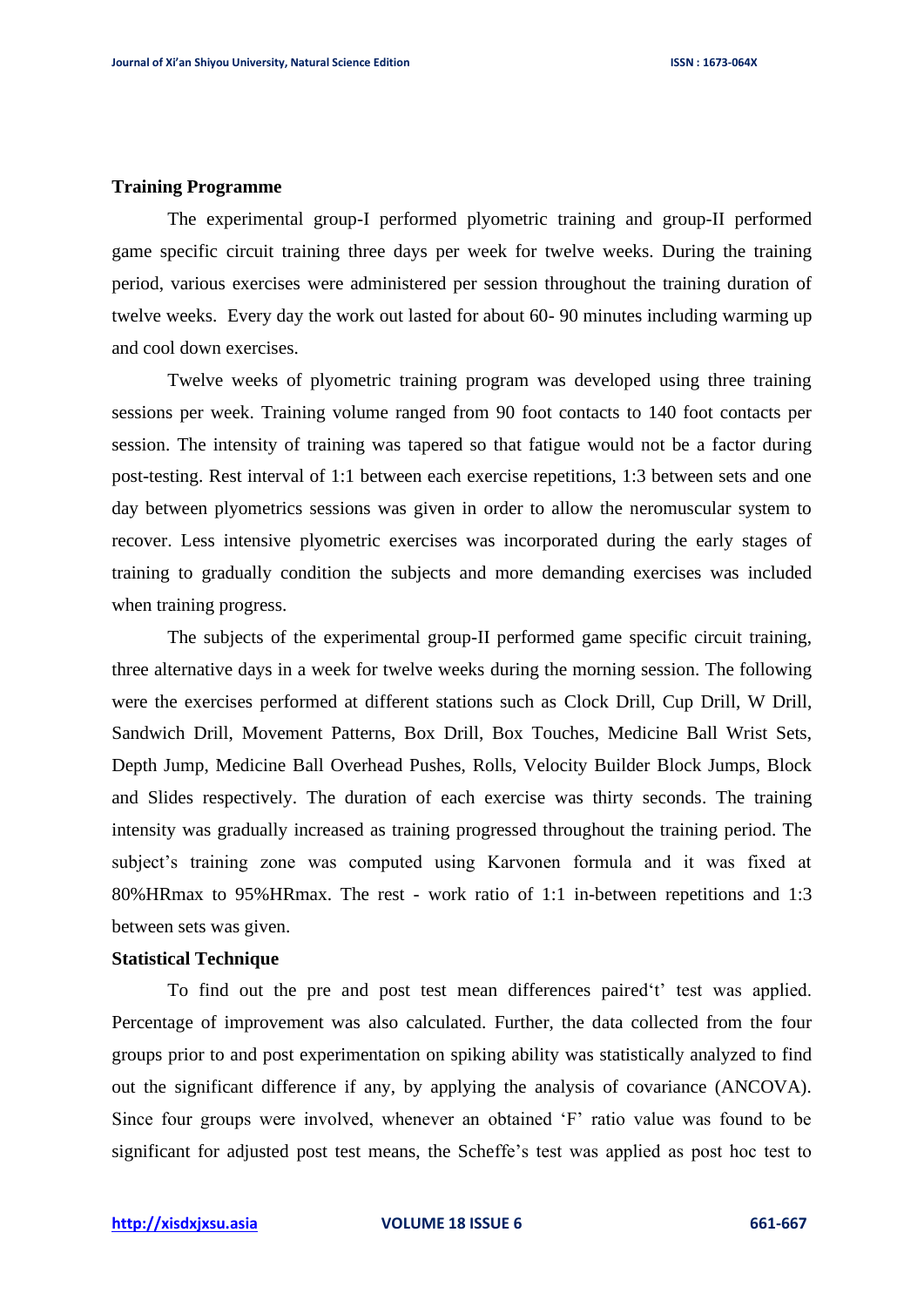determine the paired mean differences, if any. In all the cases the level of confidence was fixed at 0.05 level for significance.

# **RESULT**

The chosen volleyball player's spiking data collected from experimental and CG group's are analyzed statistically by dependent''t' test and the discovered results are exhibited in table-I.

| <u>UL CHUSCH FUUL OTUUP 5 VUHCYDAH FIAYCES UN DPIKING</u> |              |                      |                              |      |       |                       |                        |
|-----------------------------------------------------------|--------------|----------------------|------------------------------|------|-------|-----------------------|------------------------|
| <b>Chosen Groups</b>                                      | <b>Tests</b> | No.                  | <b>Mean</b><br><b>Scores</b> | S.D  | D.M   | Improvement<br>$in\%$ | $'t'$ – test<br>result |
| <b>Plyometrics</b>                                        | Pre          | 20                   | 18.15                        | 1.72 | 1.15  | 6.33                  | $2.94*$                |
| (PTG)                                                     | Final        |                      | 19.30                        | 1.59 |       |                       |                        |
| <b>Game Specific</b><br><b>Circuit Training</b>           | Pre          | 20                   | 18.60                        | 2.32 | 6.55  | 35.21                 | $7.12*$                |
|                                                           | Final        |                      | 25.15                        | 3.18 |       |                       |                        |
| <b>Combined</b>                                           | Pre          | 17.55<br>20<br>22.05 | 1.53                         | 4.50 | 25.64 | $7.44*$               |                        |
| <b>Training</b>                                           | Final        |                      |                              | 2.28 |       |                       |                        |
| <b>Control</b>                                            | Pre          | 20                   | 17.90                        | 1.86 | 0.20  | 1.11                  | 0.32                   |
|                                                           | Final        |                      | 18.10                        | 1.74 |       |                       |                        |

**Table-I: Percentage(%) of Changes and 't' Test Results of Chosen Four Group's Volleyball Players on Spiking**

 *df 19=2.09(Table value)(\*significant)*

The volleyball player's spiking performance data (pre & post) collected from the PTG (18.15&19.30), GSCTG(18.60&25.15), CTG(17.50&22.05) group's differ noticeably since the 't' test results of PTG (2.94), GSCTG (7.12) as well as CTG (7.44) are higher (t value>2.09) than 2.09 (table value).

The volleyball player's spiking performance improved 6.33% due to plyometrics (PT), 35.21% due to game specific circuit (GSCT) and 25.64% due to combined plyometrics and game specific circuit (CT) training.

The chosen volleyball player's spiking data (pre&post) collected from PTG, GSCTG, CTG and CG group's are analyzed by ANCOVA and the discovered results are exhibited in table-II.

**Table – II: Derived ANCOVA Results on Spiking Performance of Chosen Four Group's Volleyball Players** 

| Mean                                                                                                                                                  | PTG   | <b>GSCTG</b> | <b>CTG</b> | $\mathbf{CG}$ | So<br>$\mathbf{v}$ | SS     | df | <b>MS</b> | $\epsilon_{\mathbf{F}}$<br>ratio |
|-------------------------------------------------------------------------------------------------------------------------------------------------------|-------|--------------|------------|---------------|--------------------|--------|----|-----------|----------------------------------|
| Adjusted                                                                                                                                              | 19.31 | 25.21        | 21.98      | 17.21         |                    | 594.84 |    | 198.28    | 37.82*                           |
| Post-test                                                                                                                                             |       |              |            |               | W                  | 303.   | 75 | 5.24      |                                  |
| $\cdot$ $\sim$<br>$\alpha$ $\sigma$ $\beta$ $\alpha$ $\gamma$<br>$\sqrt{1}$ $\sqrt{1}$<br>$10.2.0$ $-7.7$<br>$\sqrt{2}$<br>$\epsilon$<br>$\mathbf{I}$ |       |              |            |               |                    |        |    |           |                                  |

*(Table value for df 3 & 75= 2.74)\*Significant (.05 level)*

The derived adjusted post test means (19.31, 25.21, 21.98 & 17.21) obtained through ANCOVA statistical technique resulted in 'F' value of 37.82 which is better (F>2.74) *to* 2.74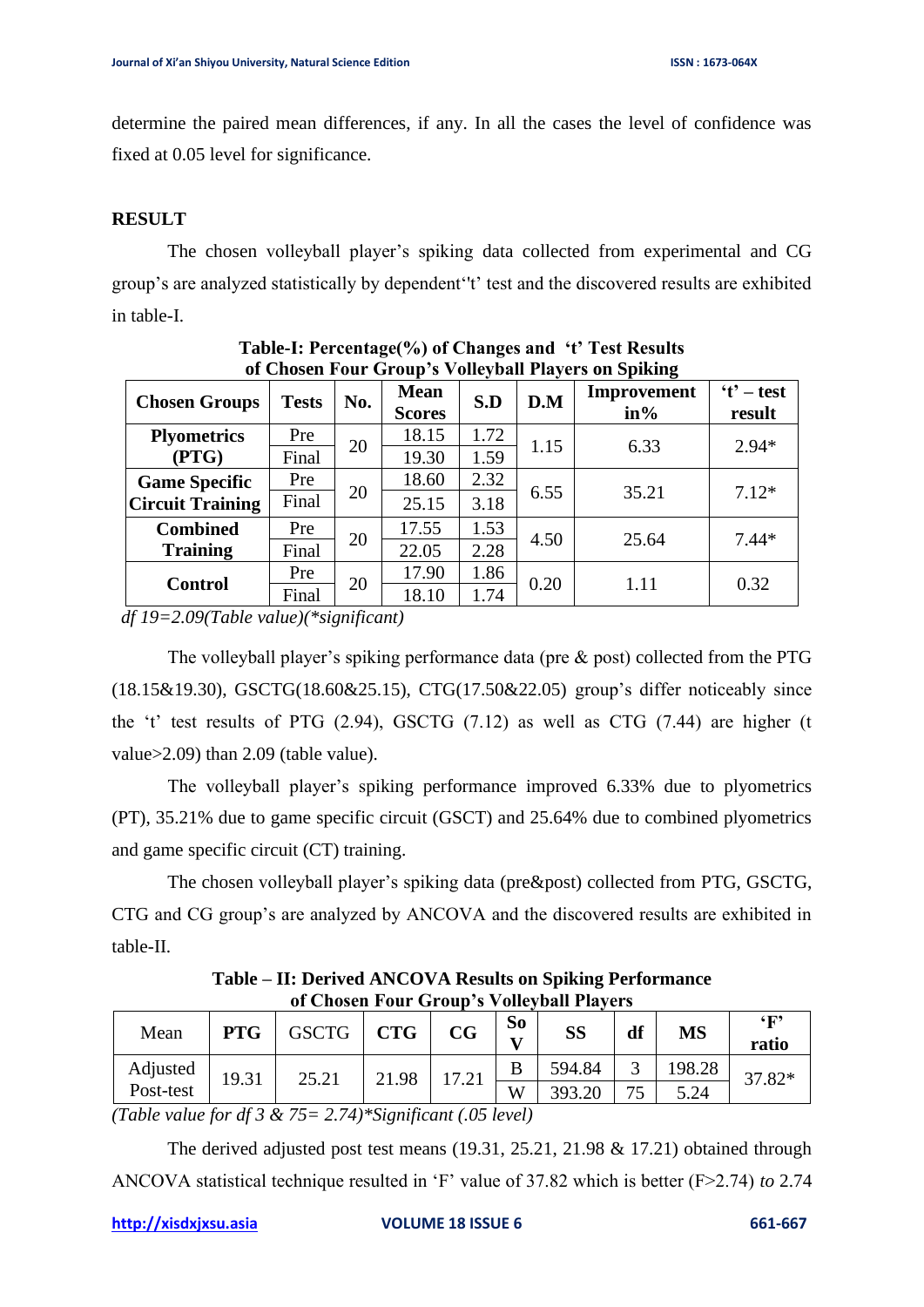(*Table value for df 3&75*). It established that the chosen four groups (PTG, GSCTG, CTG & CG) differ from one another.

As the adjusted means of preferred four group's of players (volleyball) differ from one another, the Scheffe's statistics was utilized(table-III).

| of Chosch I out Group's voncyban I layers |                                                 |                                    |                             |         |      |  |  |  |
|-------------------------------------------|-------------------------------------------------|------------------------------------|-----------------------------|---------|------|--|--|--|
| <b>Plyometrics</b><br>(PTG)               | <b>Game Specific</b><br><b>Circuit Training</b> | <b>Combined</b><br><b>Training</b> | <b>Control</b><br>Group(CG) | M.D     | C.I  |  |  |  |
| 19.31                                     | 25.21                                           |                                    |                             | $5.90*$ | 2.07 |  |  |  |
| 19.31                                     |                                                 | 21.98                              |                             | $2.67*$ | 2.07 |  |  |  |
| 19.31                                     |                                                 |                                    | 17.21                       | $2.10*$ | 2.07 |  |  |  |
|                                           | 25.21                                           | 21.98                              |                             | $3.23*$ | 2.07 |  |  |  |
|                                           | 25.21                                           |                                    | 17.21                       | $8.00*$ | 2.07 |  |  |  |
|                                           |                                                 | 21.98                              | 17.21                       | $4.77*$ | 2.07 |  |  |  |

**Table – III: Post Hoc Analysis on Spiking Performance of Chosen Four Group's Volleyball Players**

 *\*Significant (.05)*

It established that due to plyometric (PT) (2.10) game specific circuit (GSCT) (8.00) and combined training (CT) (4.77) the volleyball player's spiking performance improved considerably. Although, combined training (CT) and plyometric (PT) are superior to game specific circuit training (GSCT) (5.90&3.23>2.07). While comparing combined training (CT) with game specific circuit training (GSCT) (2.67>2.07) groups significant difference was found between them.

The graphically represented volleyball player's spiking performance data (pre, post &adjusted) of the chosen four group's are in figure-I.



**Figure – I: Figure Screening is the Spiking Performance of Chosen Four Group's Volleyball Players**

## **DISCUSSION**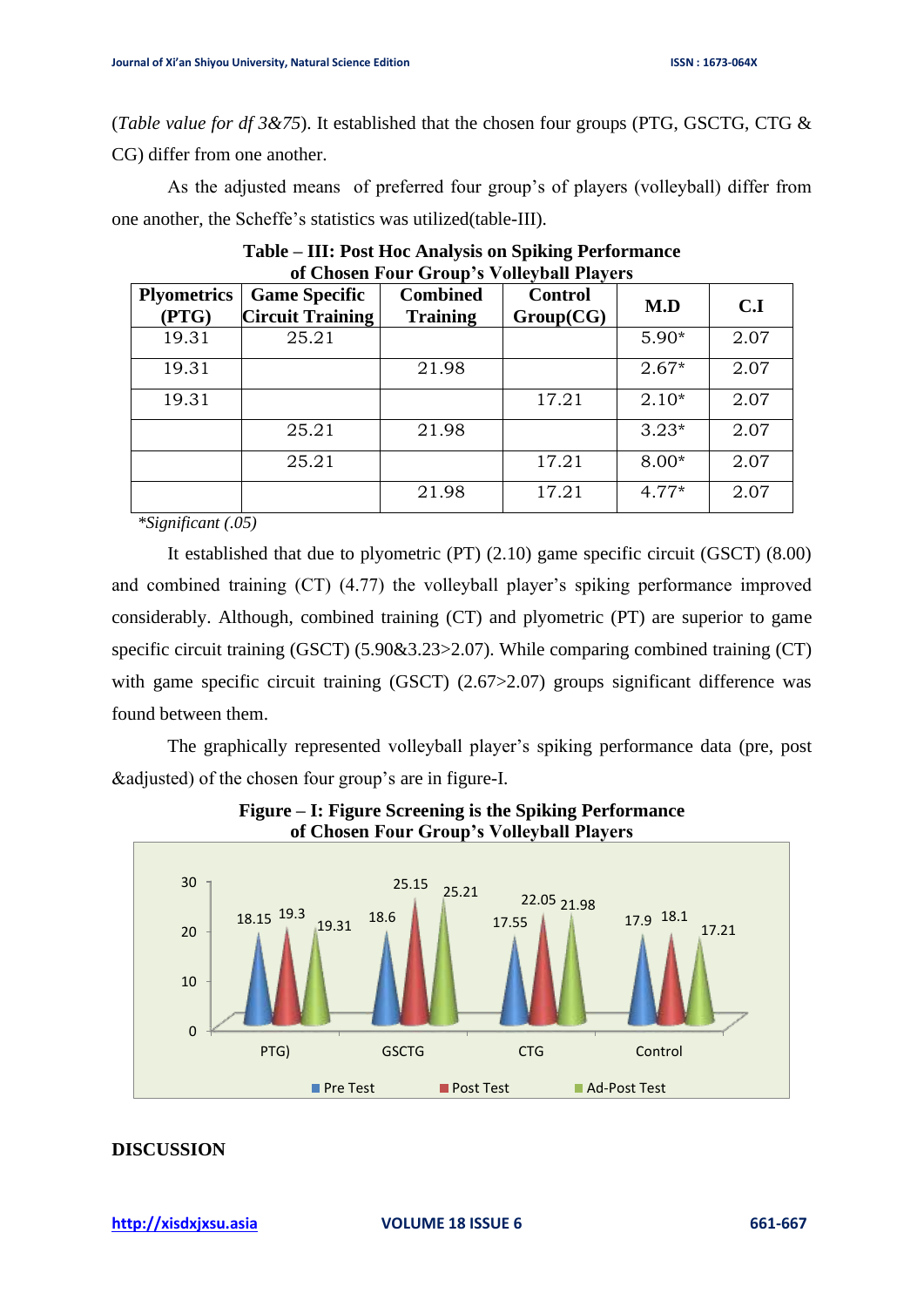The present study result reveals that isolated and combined effect of plyometric and game specific circuit training have significantly enhanced the spiking ability of volleyball players. In the study in which Gul et al., (2017) checked the effect of 8 weeks of plyometric exercises on service hit rates in tennis, it is expressed to have no effect. In the study of Olcucu (2012) it is found that plyometric exercises do have an effect on service hit rates. While the performed studies vary in results as per the branch of sports, it is observed that the limited amount of studies performed on volleyball shows that plyometric exercises have a greater effect. This fact is justified by coordination improvements through a great muscle unit firing, in the first, and by the required lengthening movement (eccentric), in the second.

Shafeeq et al., (2012) conducted this study to find out the effect of interval circuit training on selected motor fitness variables and volleyball skill performance of male volleyball players. The results indicated that the interval circuit training significantly helped to improve the explosive power, cardio respiratory endurance and muscular strength and also volleyball skill performance such as volleying ability and serving ability.

The isolated and combined exercises of resistance and plyometric training has beneficial positive impact to increase the performance of jump serving ability and volley ability of the female volleyball players Zabchi-Noreddine et al., (2016) suggested that contrastive training programme of weight and plyometric has significant positive impact to develop vertical jumping ability of volleyball players which contribute to develop smash skill of volleyball. Sudhirkumar et al., (2013) clearly indicated that volleyball ball training program is positively effective for improvement of spiking, blocking, digging and first pass and serving ability of volleyball players. Hence, Volleyball players can use plyometric and game specific circuit training to condition them for quick volleyball maneuvers through bursts of intense exercises and drills.

# **CONCLUSION**

The volleyball player's spiking performance improved 6.33% due to plyometrics (PT), 35.21% due to game specific circuit (GSCT) and 25.64% due to combined plyometrics and game specific circuit (CT) training. Although, combined training (CT) and plyometric (PT) are superior to game specific circuit training (GSCT). While comparing combined training (CT) with game specific circuit training (GSCT) groups significant difference was found between them. Hence combined training exercises model may be recommended by the coaches and players in additional to technical training to develop spike speed, vertical jump height and peak performance of the lower extremities of volleyball players.